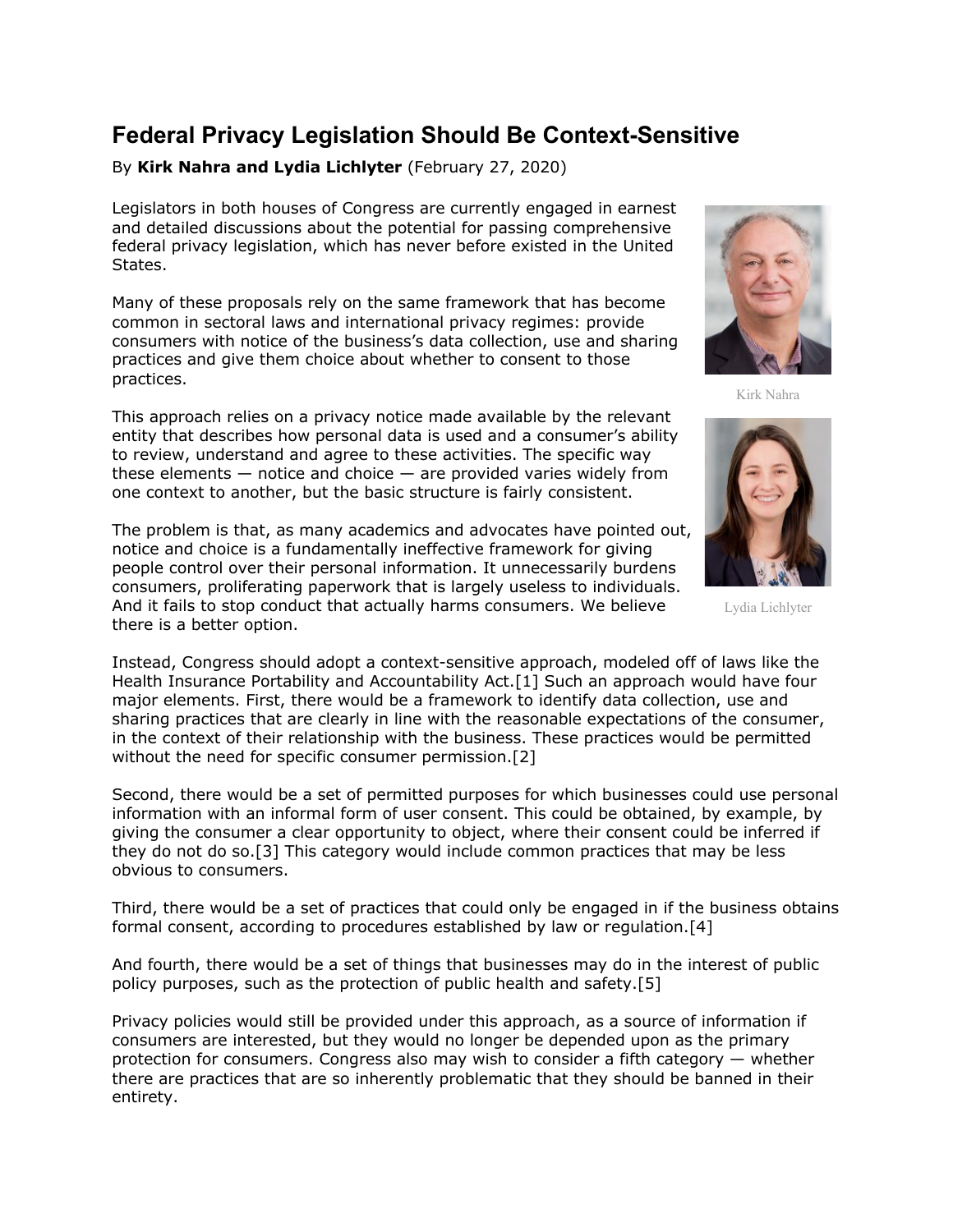Relative to the existing notice-and-choice framework, this context-sensitive approach would more effectively provide consumers with choice and control over the use of their personal information.

## **Notice and choice is an ineffective framework for protecting consumers.**

Whether they realize it or not, all American adults are probably familiar with the failings of notice and choice. Every one of us has been asked to click hundreds or thousands of checkboxes in our lives stating that we have read privacy policies — which, of course, we have not. Or we have used services that do not provide even a check box, based on a legally permitted assumption that a consumer who continues to use a service has read and agreed to the privacy policy.[6]

Even if these policies are clearly drafted, very few have the time to read them and consider carefully whether they approve of the company's data practices. And if they do, depending on the legal regime, they may have no choice but to accept the terms in full if they wish to use the product or service.

As privacy legislation has been crafted in different sectors and around the world, this process has not changed significantly. Often, the proposed solution to this problem is to add even more settings, disclosures and consent checkboxes.[7] Users may now have more opportunities to opt in or out of different practices, but the burden is still placed on them to do so. As the president of the Center for Democracy and Technology testified before the Senate in October 2018, this approach is "neither scalable [n]or practical for the individual."[8]

Particularly when notices can be dozens of pages of impenetrable legalese — often driven by a legal obligation to fully describe all potential or actual data sharing and collection activities — expecting users to read and understand the vast number of policies that apply to their online lives is unreasonable. Most companies take their obligations on consumer privacy seriously  $-$  whether by law or because of appropriate consumer best practices  $-$  and will engage in appropriate data-sharing practices consistent with consumer expectations.

Unscrupulous companies, however, have too much leeway to structure their notices and settings in the most inaccessible way possible, and manipulative design and choice architecture can be used to encourage users to do what the company wants or permit the company to engage in broad data sharing practices without a consumer's clear understanding.[9]

There is also frequently no restriction on what companies can do under most laws that rely on notice and choice, as long as it is disclosed. The most innocuous practice  $-$  say, sending a consumer's email address to a service provider to distribute a newsletter the consumer requested — often requires the same type of disclosure as much more insidious forms of data processing — such as selling profiles of consumer behavior for targeted marketing based on sensitive data.

This lack of proportionality makes it even more difficult for consumers to understand what practices they should be concerned about, which companies are acting responsibly, and where they should spend their limited attention resources to protect their privacy and control their data.

Many academics agree that notice and choice has failed. Professor Woodrow Hartzog, for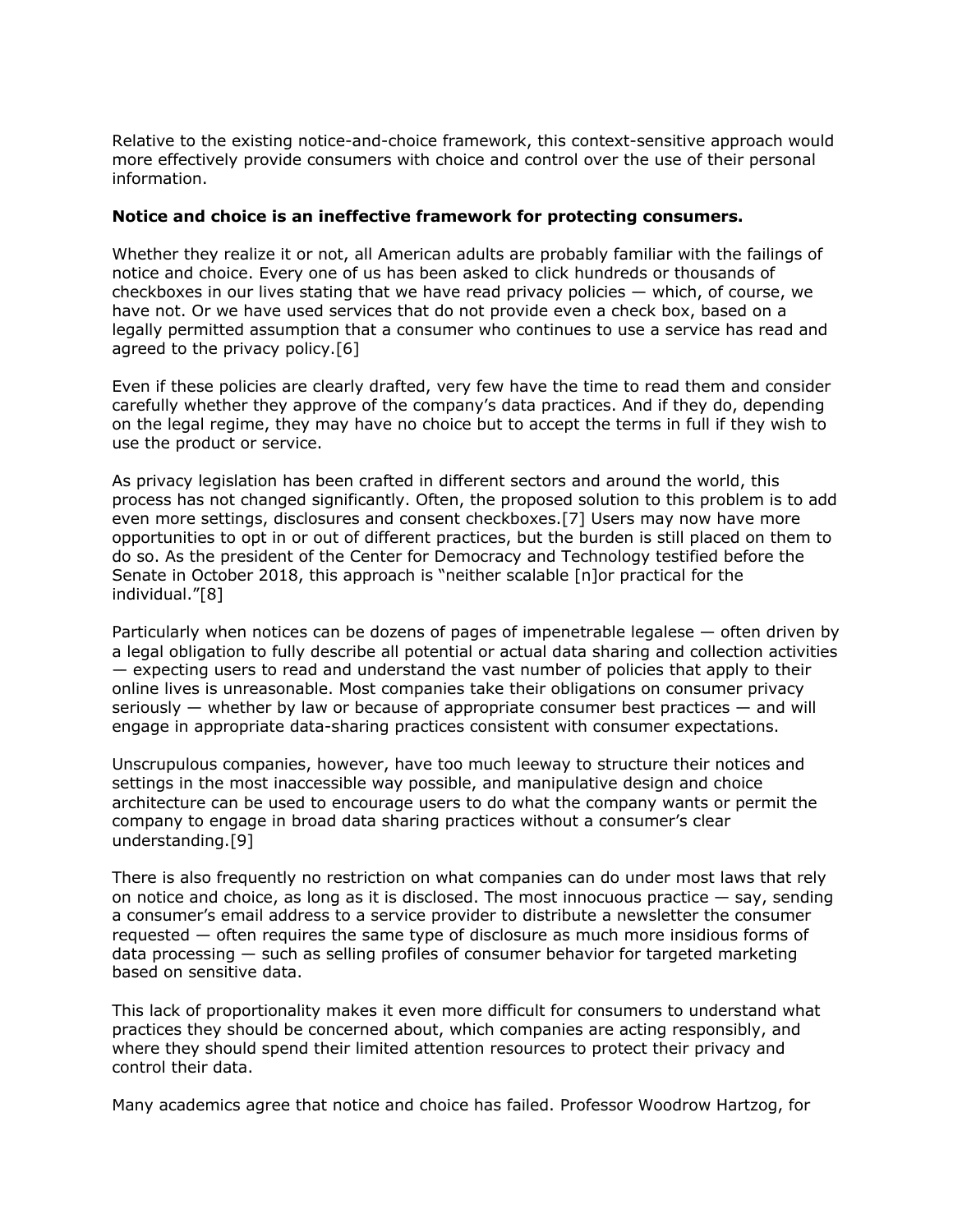example, has called it "irreparably broken," because the control it promises users is "an illusion" and the "dizzying array of switches, delete buttons, and privacy settings" is "overwhelming."[10] As professor Fred Cate has written, "As theoretically appealing as this [notice and choice]approach may be, it has proven unsuccessful in practice."[11]

## **A context-sensitive approach would better protect consumers.**

Instead, in crafting comprehensive federal privacy legislation, Congress should take an approach inspired by laws like HIPAA that takes into account the context in which a consumer interacts with a business. Certain practices that align with a consumer's reasonable expectations should be permitted without burdensome notice and consent requirements that waste the consumer's time and attention.

This approach mirrors a consumer's expectations and permits normal activity to proceed efficiently. Other practices that are reasonable, but less expected, should be permitted with an informal form of consent — perhaps a simple switch or yes/no pop-up.[12]

Where companies engage in practices that consumers are likely to find truly surprising or potentially alarming, or even just unusual — practices that are outside the norms of what a reasonable consumer would expect — there should be a well-defined consent procedure that ensures these out-of-the-norm practices are truly consensual.[13] Consumers should have a clear choice here, but one that is specific and focused and where the burden is on the entity, rather than the consumer.

For these situations, typically, if the consumer does not agree, the business cannot go forward. This approach provides consumer choice  $-$  but in a manageable and appropriate way, limited to these unusual data-sharing practices. In the HIPAA framework, for example, there often are situations where this unusual data-sharing practice is desired by the consumer for the consumer's own interest, such as when a consumer needs to provide medical records to a future employer or a life insurer.

There may even be limited cases in which Congress or regulators should consider banning some types of practices outright, if they pose risks to others beyond the consumer, or if they pose a high risk of harm that is impossible for the consumer to foresee.[14]

The core of this approach should be dependence on consumers' reasonable expectations in a given context. While notice and choice theoretically respects the possibility that every consumer wishes to precisely tailor the use of their data to a set of unique preferences, the truth is that most people have fairly similar expectations for how their data should be used.[15] Similarly, most businesses operating in similar circumstances generally have a set of baseline practices that are common for the industry.

In the health care industry that is regulated by HIPAA, these are "treatment, payment and health care operations" uses and disclosures. In financial services, the Gramm-Leach-Bliley Act focuses on certain disclosures to nonaffiliated third parties as atypical disclosures. In retail, while there are no clear legal requirements, consumers would expect to obtain (or return) their purchases in a seamless manner and receive information about new products and services offered by companies that they have shopped with in the past.

While there is no harm in providing the opportunity for consumers to make idiosyncratic choices if they wish to, demanding that they do so to exercise any form of control is unrealistic and unnecessary.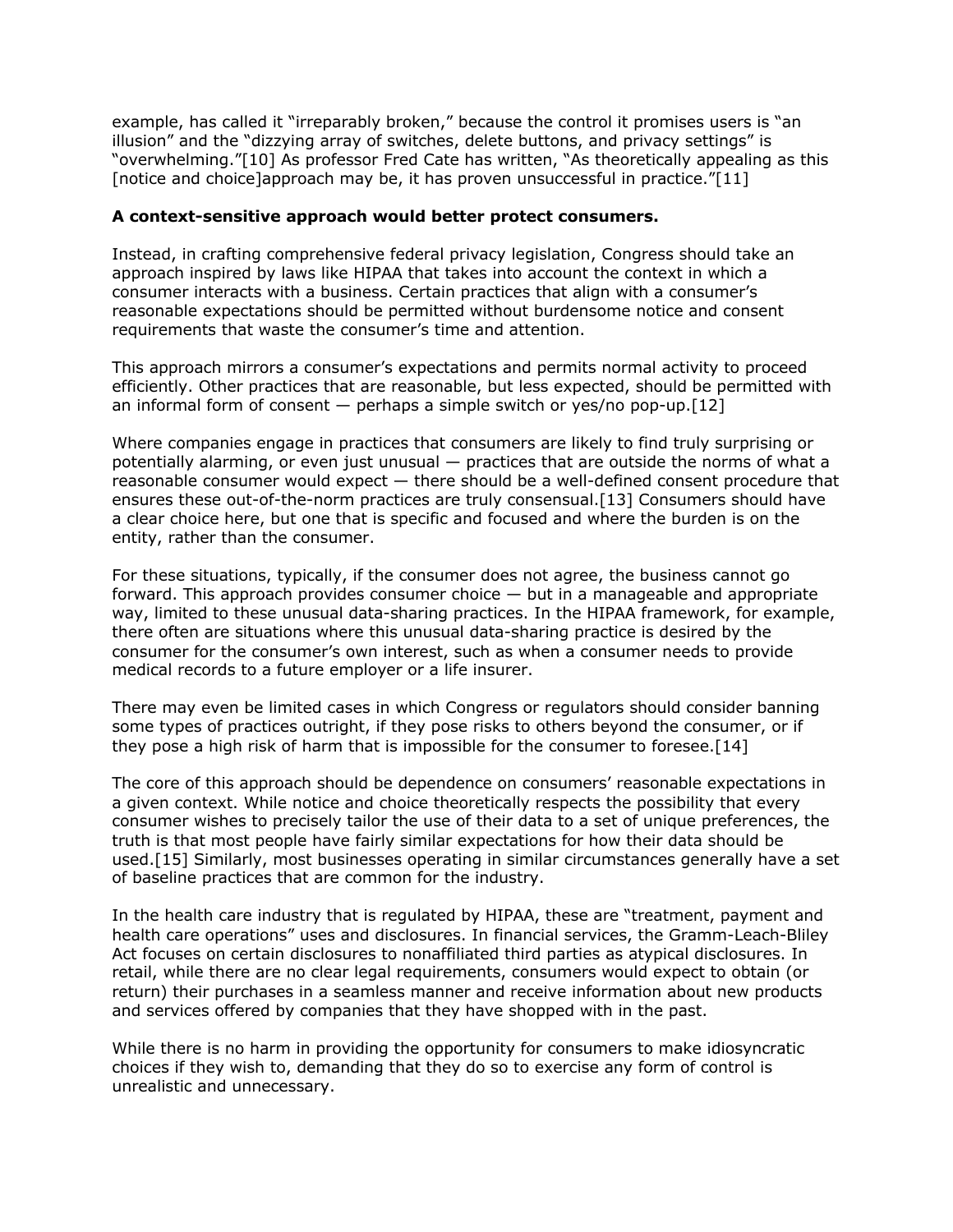Perhaps most importantly, a context-sensitive approach would shift the burden of protecting privacy from consumers to businesses. As professor Hartzog testified before the Senate in February 2019, "People will always know less than companies regarding the wisdom of a decision" about data collection practices.[16]

Instead of deluging individuals with notices and settings and expecting them to take the time to read and analyze them, businesses would have to take on the responsibility of determining which choices are truly important for the consumer to make or where the law would require an additional form of consumer permission.

They would then be required to present those choices clearly, so that the consumer can focus their attention on making the decisions that really matter to them.[17] Moreover, for these out-of-the-norm disclosures, these businesses would typically be permitted neither to force an agreement by the consumer to these additional disclosures, nor to proceed in the absence of specific consumer permission.

Though this approach would shift responsibility to businesses, it would also be likely to lighten their overall compliance burden. By limiting requirements to obtain consent to only the circumstances that vary from consumers' reasonable expectations, businesses are left free to focus their resources on the most important issues and can proceed with these normal operations more efficiently to the general benefit of both consumers and companies.

And by tying the amount of work a business must do to comply with the law to the degree to which their practice departs from normal expected behavior, Congress would essentially be taxing data practices that pose a higher risk of being unexpected or undesirable to the average consumer. Over time, businesses would be likely to shift away from these practices whenever possible.

The context-sensitive approach would also be flexible over time. Because it is tied to consumers' reasonable expectations, the law would be able to adapt as those expectations change. If, as suggested, businesses shift away from certain practices to avoid compliance requirements, consumers would adjust to expect more privacy-protective behavior, and a virtuous cycle would be created.

For reasons like these, the Consumer Bill of Rights released by the Administration of then President Barack Obama in 2012 included respect for context as one of its core rights, stating that "Consumers have a right to expect that companies will collect, use, and disclose personal data in ways that are consistent with the context in which consumers provide the data."

The Consumer Bill of Rights report notes that companies should be able to infer consent for data practices that are "common to many contexts and integral to companies' operations," such as product and service fulfillment, fraud prevention and standard first-party marketing practices. But for practices that are less consistent with the original context of collection, heightened transparency and choice are required.[18]

## **Conclusion**

Some may be reluctant to consider the approach we are proposing because it seems new. The notice-and-choice approach has so thoroughly pervaded the conversation around privacy legislation that it now appears to be the inevitable bedrock of any comprehensive federal law. This is despite the fact that many — industry, academia and privacy advocates included — recognize its many significant shortcomings.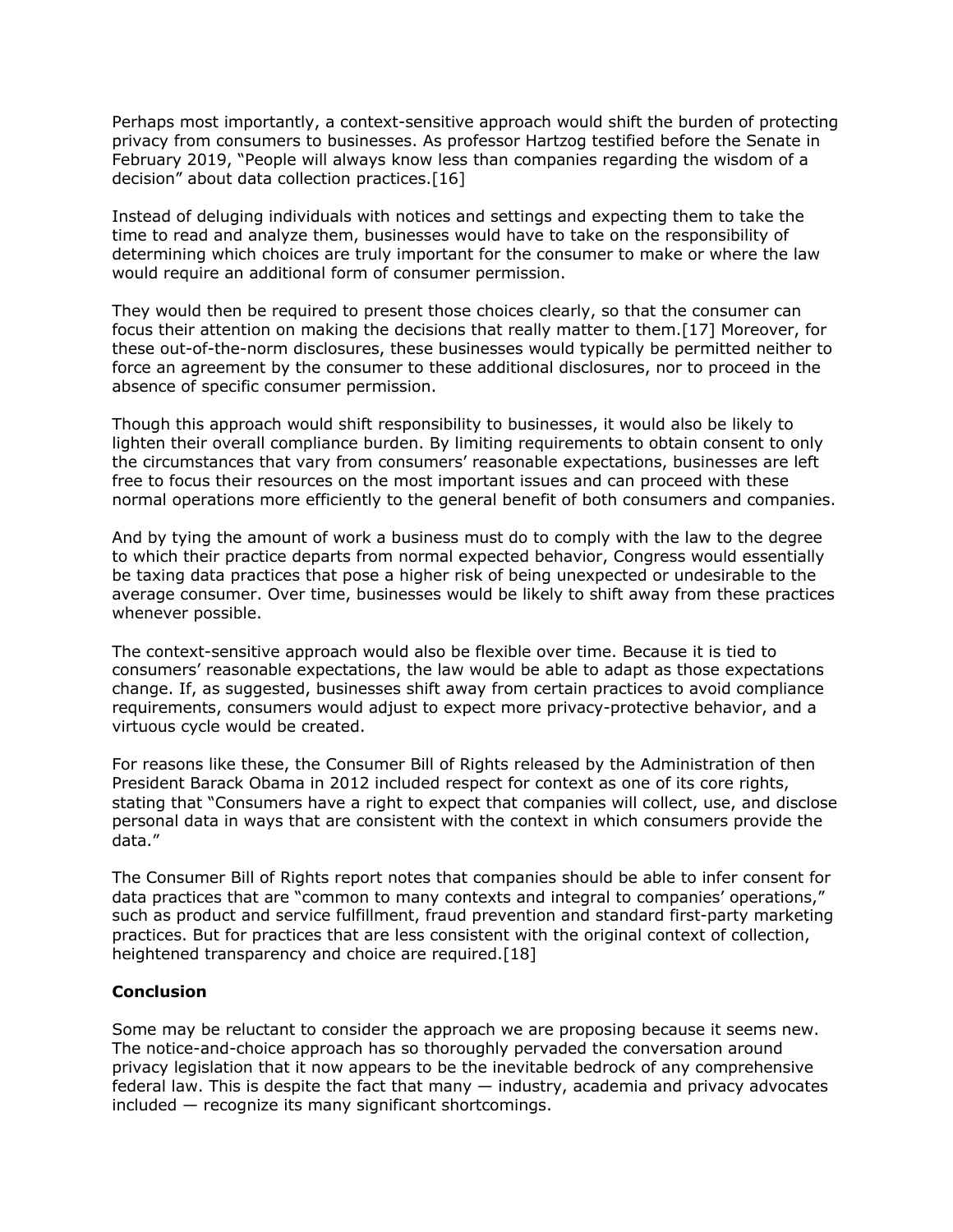A context-sensitive approach provides an alternative and one with a foundation in existing law and commonsense ideas for how people should be able to expect companies to behave.

The most extensive current regulatory scheme utilizing this approach involves the privacy and security rules under HIPAA. Under HIPAA, covered entities are permitted by law to engage in typical uses and disclosures with presumed consent. There also are defined public policy purposes where disclosure is permitted with other safeguards.

In general, beyond these categories, a consumer authorization is needed before a use or disclosure is permitted outside these common categories. This history has worked well for both consumers and the health care industry and has permitted appropriate data sharing for a range of typical purposes that benefit both consumers and the industry, as well as the public at large.

By placing the burden on companies to disclose which choices matter most and focusing consumers' attention on them, we can give people real control over the way their data is used online. This context-specific approach will benefit both consumers and industry and provide a more effective and efficient overall approach to managing consumers' choices in connection with their privacy.

*Kirk Nahra is a partner and co-chair of the cybersecurity and privacy practice, and Lydia Lichlyter is an associate at WilmerHale.*

*The opinions expressed are those of the author(s) and do not necessarily reflect the views of the firm, its clients, or Portfolio Media Inc., or any of its or their respective affiliates. This article is for general information purposes and is not intended to be and should not be taken as legal advice.*

[1] See Off. for Civ. Rts., U.S. Dep't of Health & Hum. Servs., Summary of the HIPAA Privacy Rule (May 2003), available at https://www.hhs.gov/sites/default/files/privacysummary.pdf?language=es.

[2] This category is analogous to HIPAA's permitted uses and disclosures for treatment, payment, and health care operations or uses and disclosures that are incidental to an otherwise permitted use or disclosure. See id.

[3] The HIPAA analogue for this category would be uses and disclosures that are permitted with an opportunity to agree or object, which includes uses and disclosures such as notification to an individual's family of their general health condition. See id.

[4] This category is analogous to HIPAA's rules for authorized uses and disclosures, which provide specific requirements for how formal authorization must be obtained. See id.

[5] Under the HIPAA Privacy Rule, the analogous category includes uses and disclosures for twelve "national priority purposes," including law enforcement purposes, public health activities, and research. See id.

[6] A 2016 study found that 74% of participants skipped even opening a privacy policy before joining a fictitious social networking site. Those who opened the policy spent an average of less than 90 seconds reading the policy before agreeing to it at a 97% rate.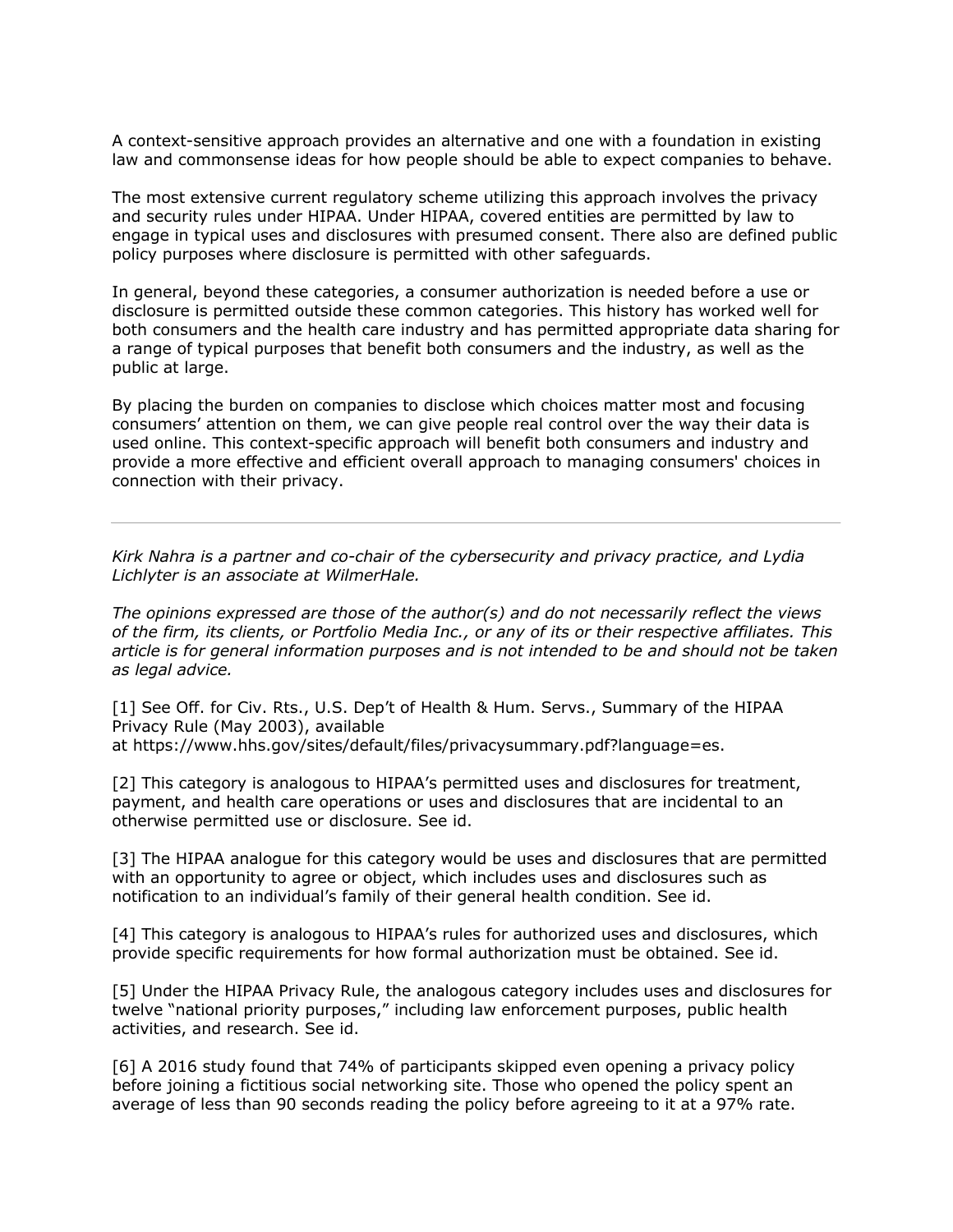Jonathan A. Obar & Anne Oeldorf-Hirsch, The biggest lie on the internet: Ignoring the privacy policies and terms of service policies of social networking services, TPRC 44: The 44th Research Conf. on Comm'n, Info. & Internet Pol'y (June 1, 2018), available at https://ssrn.com/abstract=2757465 or http://dx.doi.org/10.2139/ssrn.2757465.

[7] One report found that when websites rewrote their privacy policies to accommodate GDPR requirements, they increased in length over 25% on average. Rob Sobers, The Average Reading Level of a Privacy Policy, Varonis (July 11, 2018), available at https://www.varonis.com/blog/gdpr-privacy-policy/. And a Wall Street Journal reporter who printed out the privacy policies of 35 commonly used apps found that they spanned a football field. Joanna Stern, Those Privacy Policies Flooding Your Inbox? Print Them Out and They Span a Football Field, Wall Street Journal (May 17, 2018), available at https://www.wsj.com/articles/privacy-policies-flooding-your-inbox-how-to-cut-throughthe-gibberish-1526565342.

[8] Consumer Data Privacy: Examining Lessons From the European Union's General Data Protection Regulation and the California Consumer Privacy Act: Hearing Before the S. Comm. on Commerce, Sci., & Transp., 115th Cong. 5 (2018) (statement of Nuala O'Connor, President & CEO, Center for Democracy & Technology), available at https://cdt.org/wpcontent/uploads/2018/10/2018-10-09-FINAL-Nuala-OConnor-Written-Testimony-Senate-Commerce.pdf.

[9] As Professor Hartzog has written, "Entities inescapably engineer their technologies to produce particular results. People's choices are constrained by the design of the tools they use. Companies decide the kind of boxes people get to check, the buttons that they press, switches they activate and deactivate, and other settings they get to fiddle with." Policy Principles for a Federal Data Privacy Framework in the United States: Hearing Before the S. Comm. on Commerce, Sci., & Transp., 116th Cong. 3–4 (2019) (statement of Woodrow Hartzog, Professor of Law & Computer Science, Northeastern University), available at https://www.commerce.senate.gov/services/files/8B9ADFCC-89E6-4DF3-9471- 5FD287051B53. Much has been written about these techniques, sometimes called "dark patterns" or "persuasive design," though opinions differ about the prevalence of the practices and their risks. For example, witnesses at a recent Senate hearing titled "Optimizing for Engagement: Understanding the Use of Persuasive Technology on Internet Platforms" debated the issue. Witness statements and a video of the hearing are available at https://www.commerce.senate.gov/2019/6/optimizing-for-engagement-understandingthe-use-of-persuasive-technology-on-internet-platforms.

[10] Policy Principles for a Federal Data Privacy Framework in the United States: Hearing Before the S. Comm. on Commerce, Sci., & Transp., 116th Cong. 3–4 (2019) (statement of Woodrow Hartzog, Professor of Law & Computer Science, Northeastern University), available at https://www.commerce.senate.gov/services/files/8B9ADFCC-89E6-4DF3-9471- 5FD287051B53.

[11] Fred H. Cate, The Failure of Fair Information Practice Principles, in Consumer Protection in the Age of the 'Information Economy' (2006), available at https://www.huntonak.com/images/content/3/7/v3/3754/Failure-of-Fair-Information-Practice-Principles.pdf.

[12] In the HIPAA context, "Informal permission may be obtained by asking the individual outright, or by circumstances that clearly give the individual the opportunity to agree, acquiesce, or object." In emergency situations or when the individual is otherwise unavailable, covered entities may exercise their professional judgment to make uses or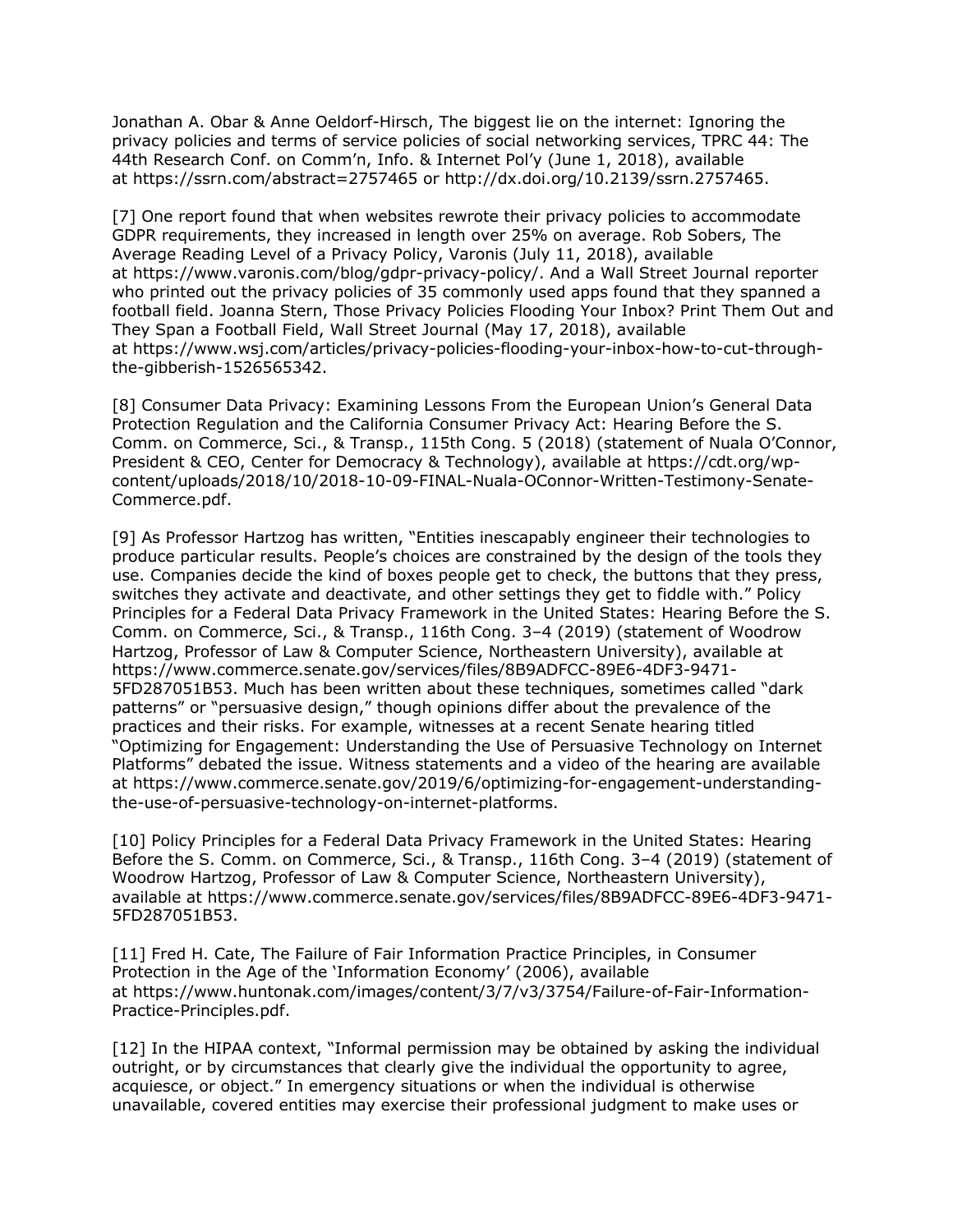disclosures that are in the best interests of the individual. Off. for Civ. Rts., U.S. Dep't of Health & Hum. Servs., Summary of the HIPAA Privacy Rule (May 2003), available at https://www.hhs.gov/sites/default/files/privacysummary.pdf?language=es.

[13] Under HIPAA, authorizations must: (1) be in writing, (2) use plain language, and (3) contain specific information, including the information to be disclosed or used and the person(s) disclosing and receiving the information. Id.

[14] For example, some advocates have suggested prohibiting secondary uses of biometric or health information without an affirmative request from the consumer. See, e.g., Protecting Consumer Privacy in the Era of Big Data: Hearing Before the Subcomm. on Consumer Protection & Commerce of the H. Comm. on Energy & Commerce, 116th Cong. 9 (2019) (statement of Nuala O'Connor, President & CEO, Center for Democracy & Technology), available at https://cdt.org/wp-content/uploads/2019/02/Testimony-Nuala-OConnor-02262019.pdf.

[15] Researchers from the University of California, Berkeley conducted a series of surveys between 2009 and 2013 about Americans' privacy knowledge and preferences. Their results show widespread consensus among consumers on many topics. For example, over 85% of survey respondents said that advertisers should not be able to keep information about consumers' internet activity for more than a few months, and over 80% said that they would not allow a social networking app to collect their contact list in order to suggest more friends. Chris Jay Hoofnagle & Jennifer M. Urban, Alan Westin's Privacy Homo Economicus 49 Wake Forest L. Rev. 261 (May 19, 2014), available at https://ssrn.com/abstract=2434800.

[16] Policy Principles for a Federal Data Privacy Framework in the United States: Hearing Before the S. Comm. on Commerce, Sci., & Transp., 116th Cong. 3–4 (2019) (statement of Woodrow Hartzog, Professor of Law & Computer Science, Northeastern University), available at https://www.commerce.senate.gov/services/files/8B9ADFCC-89E6-4DF3-9471- 5FD287051B53.

[17] As Professor Hartzog put it: "Even if a company achieves the platonic ideal of how to give data subjects' notice and choice, it wouldn't solve people's limited bandwidth dilemma. People only have twenty four hours in a day and every service they use wants them to make choices about how they can handle their data. Meaningful individual control over one data flow between a person and a data collector won't change the fact that the data ecosystem is vast." Policy Principles for a Federal Data Privacy Framework in the United States: Hearing Before the S. Comm. on Commerce, Sci., & Transp., 116th Cong. 3–4 (2019) (statement of Woodrow Hartzog, Professor of Law & Computer Science, Northeastern University), available

at https://www.commerce.senate.gov/services/files/8B9ADFCC-89E6-4DF3-9471- 5FD287051B53. Instead, support is growing for a perspective that respects the limited resources individuals have to deploy, relying on company's to act as trustworthy stewards of data. See, e.g., Cameron Kerry, Why protecting privacy is a losing game today—and how to change the game, Brookings (July 12, 2018), available

at https://www.brookings.edu/research/why-protecting-privacy-is-a-losing-game-todayand-how-to-change-the-game/; Jack M. Balkin & Jonathan Zittrain, A Grand Bargain to Make Tech Companies Trustworthy, The Atlantic (Oct. 3, 2016), available at https://www.theatlantic.com/technology/archive/2016/10/information-fiduciary/502346/.

[18] The Consumer Bill of Rights lists several factors that should be taken into account when evaluating context, including the age and sophistication of the relevant consumers,